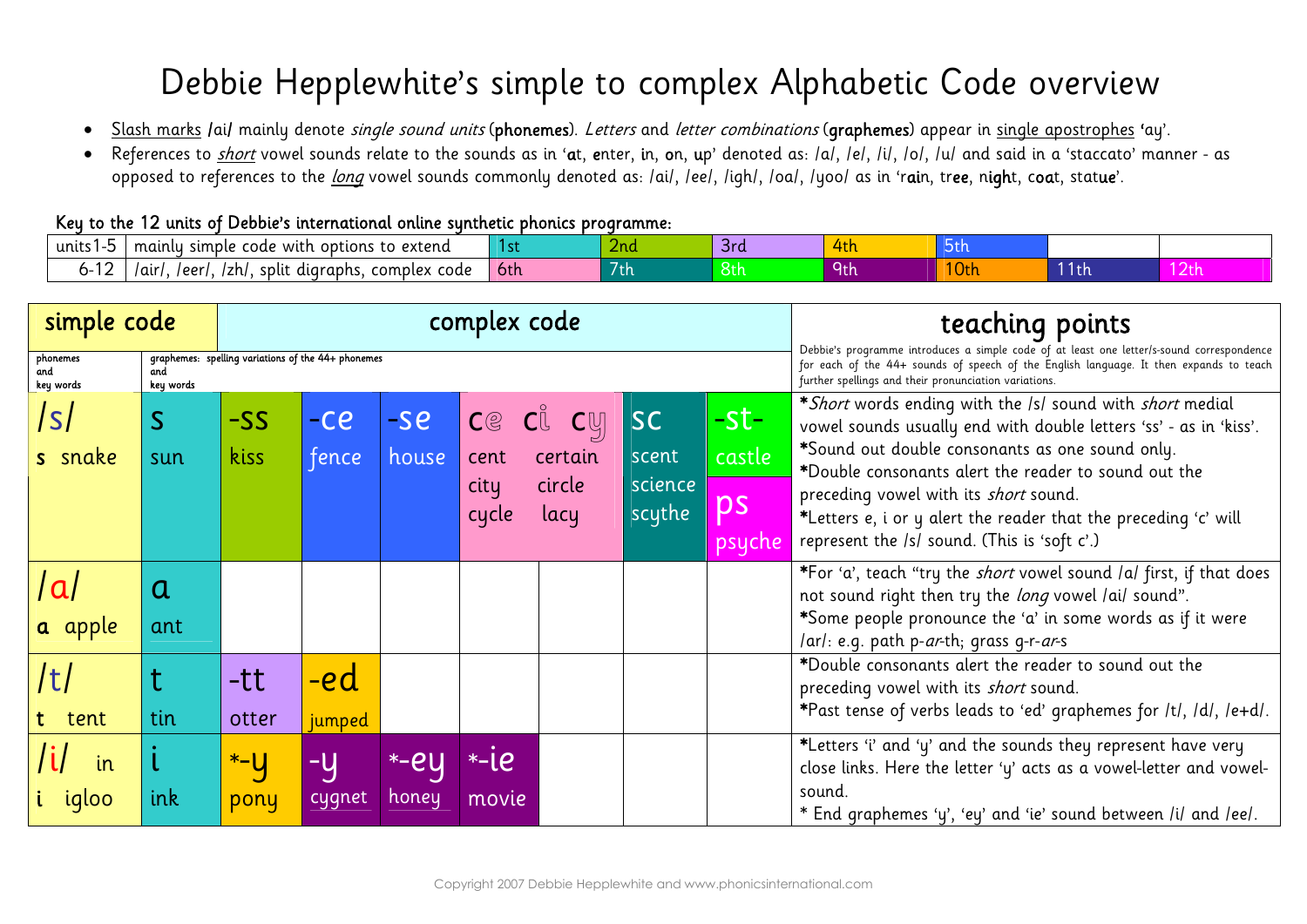| /p/      | p                |              |        |         |             |        | *Double consonants alert the reader to sound out the                                                                    |
|----------|------------------|--------------|--------|---------|-------------|--------|-------------------------------------------------------------------------------------------------------------------------|
|          |                  | $-pp$        |        |         |             |        | preceding vowel with its short sound.                                                                                   |
| pen      | pot              | poppy        |        |         |             |        |                                                                                                                         |
| /n/      | n                | $-nn$        | kn     | gn      | <b>Line</b> |        | *Double consonants alert the reader to sound out the<br>preceding vowel with its short sound.                           |
| n nut    | net              | sunny        | knock  | gnat    | jasmine     |        | *Some people would refer to 'silent k' or 'silent q'; others                                                            |
|          |                  |              |        |         |             |        | prefer to say that 'kn' and 'gn' are digraphs for /n/.                                                                  |
| /k/      | $\overline{C}$   | $\mathsf{k}$ | $-ck$  | ch      | qu          | que    | *Letter 'c' represents a /k/ sound when preceding the letters<br>$'a'$ , 'o' and 'u'.                                   |
| k kitten | cat              | kit          | sack   | chemist | croquet     | plaque | <i>*Short</i> words with <i>short</i> vowels usually end with 'ck' and this                                             |
|          |                  |              |        |         |             |        | grapheme never begins words.                                                                                            |
| e        | $\boldsymbol{e}$ | ea           |        |         |             |        | *When reading short unknown words with single letter 'e',                                                               |
|          |                  |              |        |         |             |        | teach "try the <i>short</i> vowel /e/ sound first, if that does not<br>sound right then try the long vowel /ee/ sound". |
| enter    | egg              | head         |        |         |             |        |                                                                                                                         |
| /h/      | h                |              |        |         |             |        | *When letter names are taught, point out that the name for<br>the letter 'h' is pronounced "aitch".                     |
| hen      | hat              |              |        |         |             |        |                                                                                                                         |
| /r/      |                  | $-rr$        | wr     | rh      |             |        | *Some people would refer to 'silent w' or 'silent h'; others                                                            |
|          |                  |              |        |         |             |        | prefer to say that 'wr' and 'rh' are digraphs (graphemes)<br>representing the /r/ sound (phoneme).                      |
| r rabbit | rat              | curry        | wrist  | rhyme   |             |        |                                                                                                                         |
| /m/      | m                | $-mm$        | -mb    | -mn     | $-me$       |        | *Double consonants alert the reader to sound out the<br>preceding vowel with its short sound.                           |
| m map    | mop              | hammer       | thumb  | hymn    | some        |        | *Some people would refer to 'silent b' or silent 'n'; others                                                            |
|          |                  |              |        |         |             |        | prefer to say that 'mb' and 'mn' are digraphs for /m/.                                                                  |
| /d       | $\mathsf{d}$     | -dd          | -ed    |         |             |        | *Double consonants alert the reader to sound out the<br>preceding vowel with its short sound.                           |
|          |                  |              |        |         |             |        | *Past tense of verbs leads to 'ed' graphemes for /t/, /d/, /e+d/.                                                       |
| d dog    | drum             | ladder       | played |         |             |        | *Double consonants alert the reader to sound out the                                                                    |
| 191      | $\overline{g}$   | $-gg$        | gu     | gh      | -que        |        | preceding vowel with its short sound.                                                                                   |
| g gate   | qoat             | to ggle      | guitar | ghost   | roque       |        | *Letter 'u' in 'gu' acts as a block between the letters 'g' and 'i'.                                                    |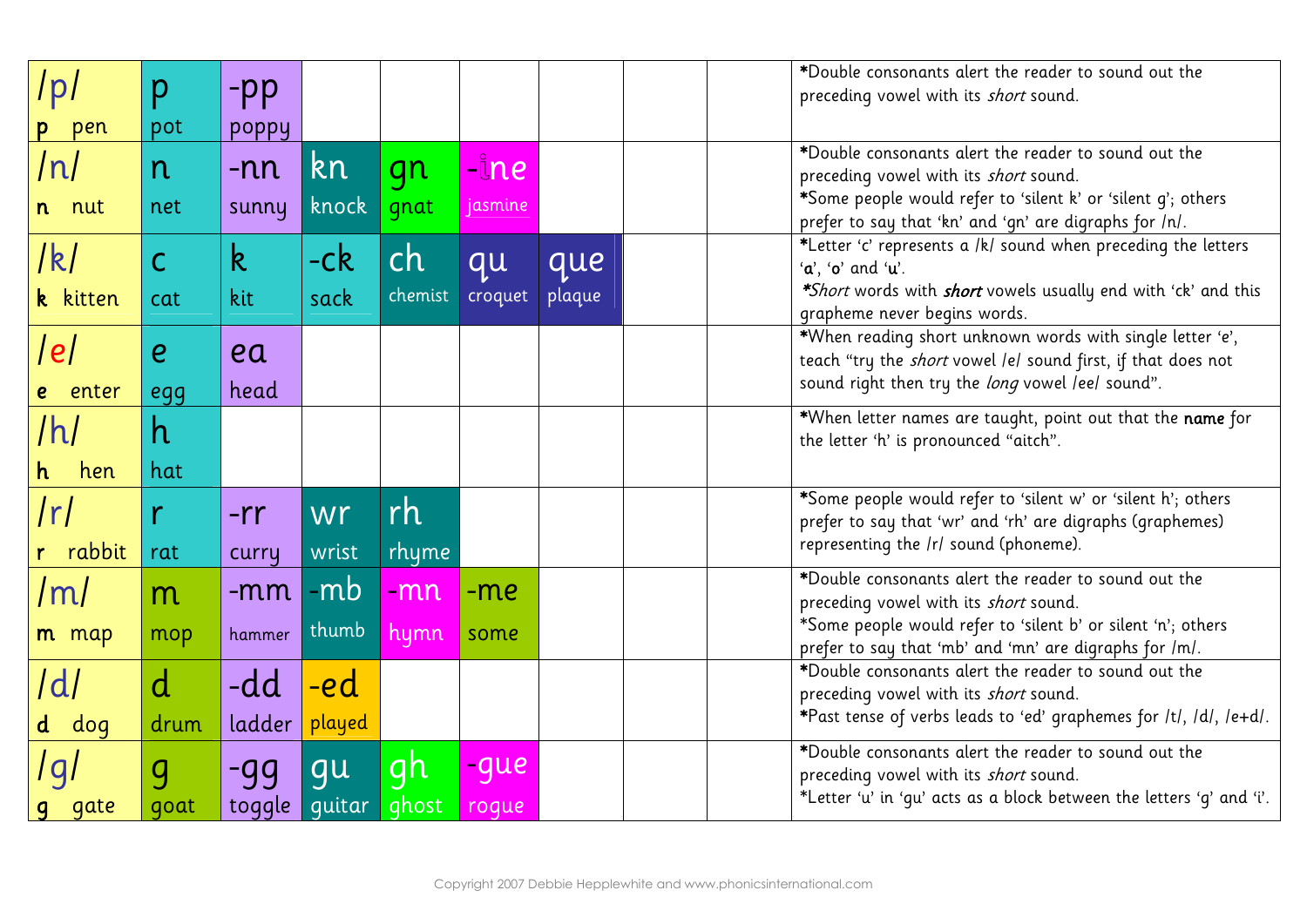| $ 0 $ on<br><b>O</b> octopus               | $\overline{O}$<br>ostrich | wa<br>wasp             | qua<br>squash salt                | alt             |               |  | *For 'o', teach "try the short vowel /o/ sound first, if that does<br>not sound right then try the long vowel /oa/ sound".<br>*Alert the reader that the graphemes 'w' or 'qu' preceding a<br>single letter 'a' can indicate that 'a' represents the /o/ sound. |
|--------------------------------------------|---------------------------|------------------------|-----------------------------------|-----------------|---------------|--|-----------------------------------------------------------------------------------------------------------------------------------------------------------------------------------------------------------------------------------------------------------------|
| $ u $ up<br><b>U</b> umbrella              | $\mathsf{u}$<br>under     | $\overline{O}$<br>dove | -ou<br>touch                      | ough<br>borough |               |  | *For 'u', teach "try the short vowel /u/ sound first, if that does<br>not sound right then try the long vowel /yoo/ sound".<br>*The letter 'u' is sometimes a long /00/ sound: e.g. flu, judo,<br>truth, Ruth, Pluto.                                           |
| /U<br>ladder                               | leg                       | -ll<br>bell            |                                   |                 |               |  | *To make the /l/ sound, roll up the tongue and say "ul".<br>*Short words with <i>short</i> vowels usually end with 'll' as in be <b>ll</b> .<br>*Double consonants alert the reader to sound out the<br>preceding vowel with its short sound.                   |
| $\vert \mathsf{ul}\vert$ schwa<br>le table |                           | $-le$<br>table         | $-i$ l<br>pencil                  | -al<br>animal   | -el<br>label  |  | *Teach the 'schwa' effect involving /l/ through words such as:<br>little, table, pupil, cymbal, label (pronounced close to "ul").<br>Teach that literal sounding out when reading, however, helps<br>with spelling: e.g. h-o-s-p-i-t-a-l.                       |
| $f$ $feather$                              | fish                      | $-\int\int$<br>cuff    | ph<br>photo                       | Jh<br>rough     |               |  | *Double consonants alert the reader to sound out the<br>preceding vowel with its short sound.<br>*Short words with short vowel sounds usually end with 'ff' as<br>in off.                                                                                       |
| lbl<br><b>b</b> bat                        | b<br>ball                 | -bb<br>robber          | bu<br>build                       |                 |               |  | *Double consonants alert the reader to sound out the<br>preceding vowel with its short sound.                                                                                                                                                                   |
| /j/<br>jug                                 | jam                       | -ge<br>barge           | $g$ e<br>germ magic<br>gymnastics | gi gy           | -dge<br>hedge |  | *Letters e, i or y alert the reader that the preceding letter 'g'<br>might represent the /j/ sound. (This is often referred to as 'soft<br>$q$ '.)<br>*Words ending with the /j/ sound are spelt with 'ge' or 'dge'.                                            |
| /y/<br>y yellow                            | Y<br>yam                  |                        |                                   |                 |               |  | *Teach early on that letter 'y' represents 3 sounds as in 'yes,<br>my mummy' and is often interchangeable with the phonemes<br>/i/ and /igh/ - and the letter 'i'.                                                                                              |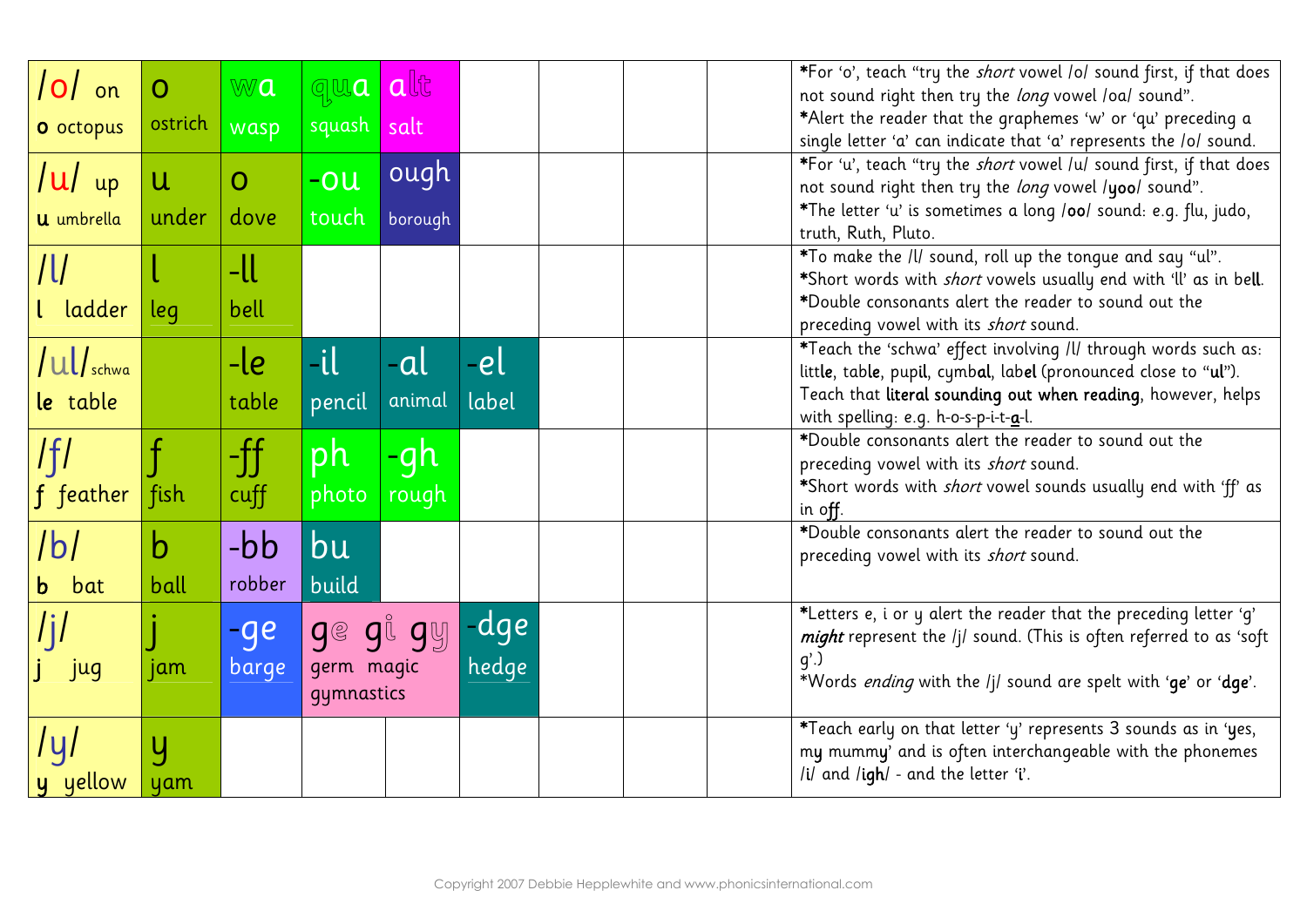| ai                  | ai         | ay        | $\mathbf a$      | ae      | $a-e$   | $-eq$         | eigh                                                | $-ea$   | *The 'a-i' as in 'baking' alerts the reader to pronounce the<br>long /ai/.                                                          |
|---------------------|------------|-----------|------------------|---------|---------|---------------|-----------------------------------------------------|---------|-------------------------------------------------------------------------------------------------------------------------------------|
| ai aid              | aim        | tray      | able             | sundae  | cake    | grey          | eight                                               | great   | *Grapheme 'ea' for the /ai/ sound is rare - note the three<br>common words in which it appears: break, steak, great.                |
| $\vert W \vert$     | W          | wh        |                  |         |         |               |                                                     |         | *Letter 'w' preceding vowel graphemes should alert the reader<br>to different possible pronunciations'; (w)a - wasp, wag;           |
| w wind              | web        | wheel     |                  |         |         |               |                                                     |         | (w)ar - warm, wary; (w)or - work. Note: 'what'                                                                                      |
| /oa/                | oa         | <b>OW</b> | $\overline{O}$   | oe      | $O - e$ | ough          | eau                                                 |         | *The 'o-i' as in 'poking' alerts the reader to pronounce the<br>long /oa/.                                                          |
| oak<br>oa           | oats       | snow      | echo             | toe     | rope    | dough         | plateau                                             |         |                                                                                                                                     |
| /igh/               | -igh       | $-i$ e    |                  | $-y$    | ie      | ei            |                                                     |         | *The 'i-i' as in 'liking' alerts the reader to pronounce the long<br>/igh/.                                                         |
| igh light           | night      | pie       | kind             | fly     | bike    | eider         |                                                     |         |                                                                                                                                     |
| ee                  | ee         | ea        | $\boldsymbol{e}$ | $* - y$ | $e-e$   | $* -ey$       | $\overline{\phantom{a}}$ + $\overline{\phantom{a}}$ | $-lme$  | *The 'e-i' as in 'competing' alerts the reader to pronounce the<br>long /ee/.                                                       |
| ee bee              | tree       | east      | she              | rainy   | swede   | key<br>donkey | chief<br>movie                                      | sardine | *The 'y' in 'rainy' is between the sound /i/ and /ee/. Similarly,<br>so is 'ey' in 'donkey' and 'ie' in 'movie'. [Also in /i/ row.] |
| or                  | or         | aw        | au               | al      | oar     | <b>OOT</b>    | ore                                                 | our     | *Letter 'w' preceding grapheme 'ar' alerts the reader to<br>pronounce /or/: (w)ar - war, warn, wart, warder.                        |
| or fork             | orbit      | awful     | sauce            | chalk   | loar    | door          | snore                                               | four    | *Sound /w/ as in 'qu' [/k/+/w/] also alerts reader to pronounce<br>'ar' as /or/: (qu)ar - quart, quarter, quartz, quartile.         |
| z                   | Z          | $-ZZ$     | $-S$             | $-5e$   | $-Ze$   |               | /or/                                                | war     | *Double consonants alert the reader to sound out the<br>preceding vowel with its short sound.                                       |
| zip<br>$\mathbf{Z}$ | <b>ZOO</b> | buzz      | is, his          | cheese  | breeze  |               | fork                                                | warm    | *Short words with <i>short</i> vowel sounds end with 'zz' - jazz.                                                                   |
| /ng/                | -ng        | $-n$      |                  |         |         |               |                                                     | augh    | *The grapheme 'ng' can be pronounced differently according<br>to regional accent and dependent upon the particular word.            |
| ng ring             | wing       | lynx      |                  |         |         |               |                                                     | taught  | *In some words, the 'n' and 'q' are pronounced separately                                                                           |
| /ngk/               | $-nk$      |           |                  |         |         |               | quar                                                | ough    | *Teach 'nk' as if it was one sound unit for reading and<br>spelling purposes even though it is really two; that is:                 |
| nk drink            | sink       |           |                  |         |         |               | quarter                                             | bought  | /ng/+/k/. Increasingly, this 'sound' may be denoted as /nk/.                                                                        |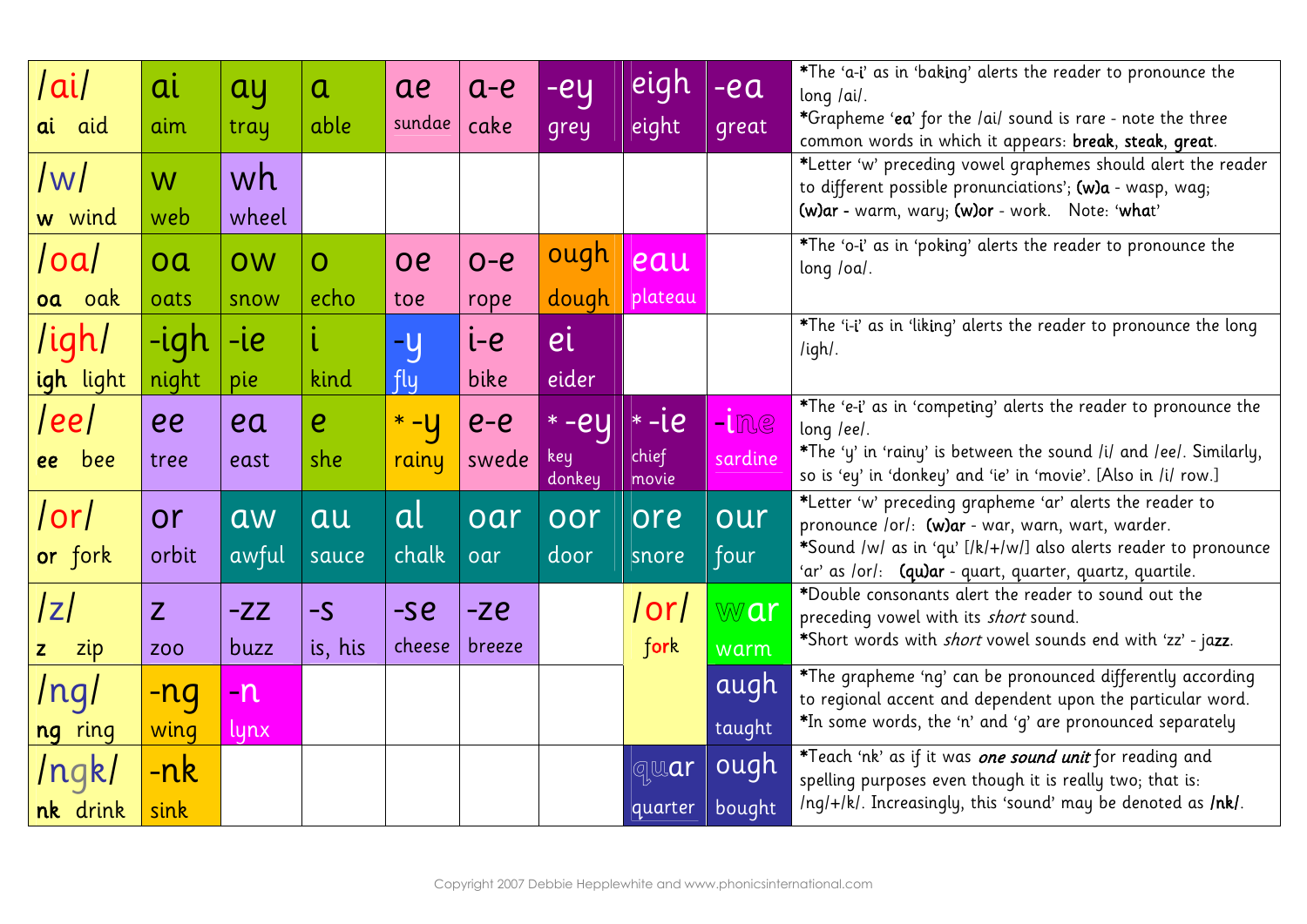| $ {\sf v} $    | $\overline{\mathsf{V}}$ | $-ve$ |         |         |         |                           |      |         | *Teach that words ending with the /v/ sound always end with<br>the grapheme 've'.                                                      |  |  |
|----------------|-------------------------|-------|---------|---------|---------|---------------------------|------|---------|----------------------------------------------------------------------------------------------------------------------------------------|--|--|
| van            | vet                     | dove  |         |         |         |                           |      |         |                                                                                                                                        |  |  |
| <u>  OO  </u>  | 00                      | oul   |         |         |         |                           |      |         | *Teach the two sounds represented by the grapheme 'oo' at<br>the same time; short /oo/, long /oo/.                                     |  |  |
| oo cook        | hook                    | could |         |         |         |                           |      |         | *Progress to linking the /00/ as in 'moon' with the spelling and<br>pronunciation variations of 'ew', 'ue' and 'u-e' - all of which    |  |  |
| /00            | 00                      | $-ue$ | $u-e$   | -ew     | $-UL$   | $-0u$                     | $-O$ | ough    | can represent both the long /oo/ sound and the /yoo/ sound.                                                                            |  |  |
| <b>00 moon</b> | spoon                   | blue  | flute   | brew    | fruit   | soup                      | move | through |                                                                                                                                        |  |  |
| /ks/           | $-X$                    | $-ks$ | $-k-s$  |         |         | l gzl                     |      | $-X$    | *Teach the letter 'x' as if it was one sound unit /ks/ whereas it<br>is really two sounds $ k + s $ . This is often denoted as $ x $ . |  |  |
| x box          | $f$ ox                  | books | cakes   |         |         | existence<br>$\mathsf{X}$ |      | exit    | Provide word lists of '-x' words, '-ks' words and '-kes' words to<br>compare: e.g. fox, boxes, oxen; looks, books, beaks, likes.       |  |  |
| /ch/           | ch                      | -tch  |         |         |         | chu/ schwa                |      | -ture   | *Grapheme 'tch' indicates a preceding short vowel sound; e.g.<br>witch, fetch, thatch, notch, hutch, watch.                            |  |  |
| ch chair       | chin                    | patch |         |         |         | venture<br>ture           |      | picture | *Grapheme 'ch' follows long vowel sounds (bleach, pooch,<br>reaches); but also some common words with short vowels                     |  |  |
|                |                         |       |         |         |         |                           |      |         | which need to be noted: rich, which, such, much, touch.<br>*Grapheme 'ch' follows consonants; e.g. mulch, wrench, pinch.               |  |  |
| /sh/           | sh                      | ch    | -ti     | -ci     | -ssi    |                           |      |         | *Draw attention to 'ti', 'ci', 'ssi' graphemes in long words.<br>*Provide words in groups with the same 'chunk' endings: -tion,        |  |  |
| sh shell       | ship                    | chef  | station | special | mission |                           |      |         | -cian, -cial, -ssion, -cious.                                                                                                          |  |  |
|                |                         |       |         |         |         |                           |      |         | **Progress to the phoneme /zh/ as in 'television'.                                                                                     |  |  |
| /th/           | th                      |       |         |         |         |                           |      |         | *Teach unvoiced and voiced /th/ together.<br>*Point out the difference with the sounds IfI and IvI and                                 |  |  |
| th moth        | bath                    |       |         |         |         |                           |      |         | study mouth movements of these sounds carefully.                                                                                       |  |  |
| /th/           | th                      |       |         |         |         |                           |      |         | Pronouncing /th/, /f/ and /v/ frequently causes confusion<br>because of their similarities.                                            |  |  |
| th this        | that                    |       |         |         |         |                           |      |         |                                                                                                                                        |  |  |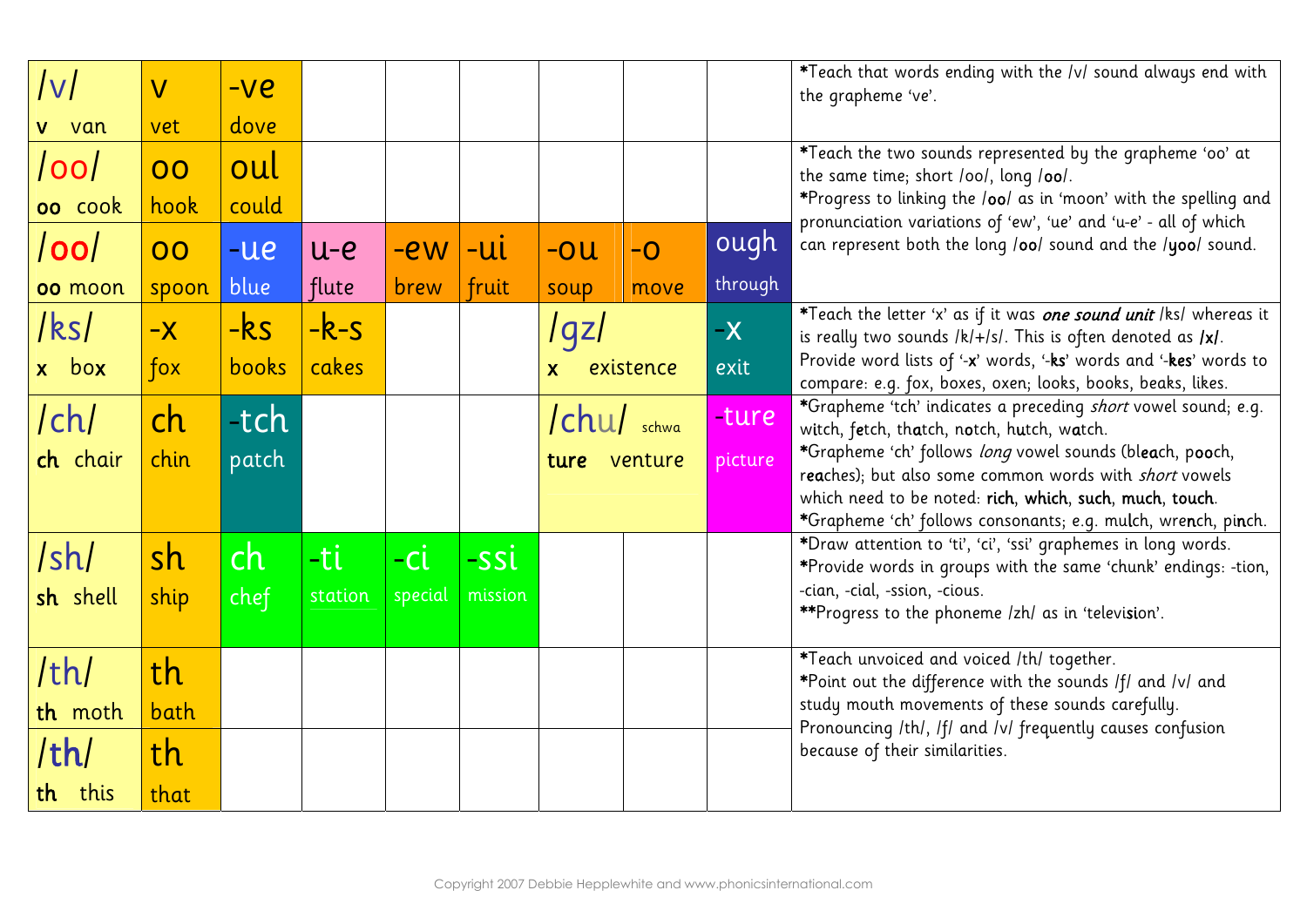| /kw/                     | qu           |         |           |           |         |                                                                                                                                           |        |        | *In English, the letter 'q' is always followed by the letter 'u'<br>and together they represent two sounds /k/+/w/. Treat as one  |
|--------------------------|--------------|---------|-----------|-----------|---------|-------------------------------------------------------------------------------------------------------------------------------------------|--------|--------|-----------------------------------------------------------------------------------------------------------------------------------|
| qu queen                 | quilt        |         |           |           |         |                                                                                                                                           |        |        | sound unit /kw/ (usually denoted /qu/) for both reading and                                                                       |
|                          |              |         |           |           |         |                                                                                                                                           |        |        | spelling purposes when teaching in the early stages.                                                                              |
| /ou/                     | ou           | OW      | ough      |           |         |                                                                                                                                           |        |        | *The grapheme 'ou' for the sound /ou/ is never found at the<br>end of a word.                                                     |
| ou out                   | shout        | owl     | plough    |           |         |                                                                                                                                           |        |        | *'ough' is a rare grapheme as an /ou/ sound: bough, plough.                                                                       |
| $\overline{\phantom{a}}$ | <b>O</b> i   | oy      |           |           |         |                                                                                                                                           |        |        | *The <i>grapheme</i> 'oi' is never at the end of a word except in 'coi<br>carp'.                                                  |
| oi oil                   | coin         | oyster  |           |           |         |                                                                                                                                           |        |        |                                                                                                                                   |
| /yoo/                    | $\mathsf{u}$ | $-ue$   | $u-e$     | ew        | eu      |                                                                                                                                           |        |        | *Point out that the graphemes 'ue', 'ew' and 'u-e' are also                                                                       |
|                          |              |         |           |           |         |                                                                                                                                           |        |        | spellings for the long /00/ sound.<br>*The 'u-i' as in 'amusing' alerts the reader to pronounce the                               |
| ue statue                | unicorn      | rescue  | tube      | new       | deuce   |                                                                                                                                           |        |        | long /ue/ (yoo).                                                                                                                  |
| /er/                     | er           | ir      | <b>ur</b> | ear       | wor     | schwa <b>er</b>                                                                                                                           | $-0ur$ | $-re$  | *Letter 'w' preceding 'or' alerts the reader to say "wer" as in:<br>worm, work, worth.                                            |
| er her                   | herbs        | girl    | purse     | earth     | worm    | sister                                                                                                                                    | colour | centre | *'er', 'our', 're' sound like a schwa /u/: sister, colour, centre.                                                                |
| /ar/                     | ar           | alm     | alf       | alv       | (a)     |                                                                                                                                           |        |        | *Mention early on that some people pronounce some words<br>with the 'a' grapheme as the /ar/ sound rather than the /a/            |
| ar arm                   | arch         | palm    | calf      | calves    | (path)  |                                                                                                                                           |        |        | sound: path p-ar-th, glass g-l-ar-s.                                                                                              |
|                          |              |         |           |           |         |                                                                                                                                           |        |        | *Teach /air/ along with phoneme /eer/ (below) as there are so                                                                     |
| <u> air</u>              | air          | are     | ear       | ere       |         |                                                                                                                                           |        |        | many similar or identical graphemes representing /air/ and                                                                        |
| air air                  | chair        | care    | bear      | there     |         |                                                                                                                                           |        |        | Teach the word 'their' as 'their things'.<br>/eer/ phonemes.                                                                      |
| TeerT                    | eer          | ear     | ere       | ier       |         |                                                                                                                                           |        |        | See /air/ above.                                                                                                                  |
| eer beer                 | cheer        | ears    | here      | pier      |         |                                                                                                                                           |        |        |                                                                                                                                   |
| /zh                      | -si          | $-S$    | $-Z$      | -9        | ge      | note:                                                                                                                                     |        |        | **Progress to this sound from lessons in the /sh/ sound and its<br>spelling variations. There are no words with the grapheme 'zh' |
| television               | vision       | measure | azure     | courgette | collage | *-y, *-ey, *-ie are pronounced between /i/ and<br>leel when these graphemes are word-endings<br>so they appear in both /i/ and /ee/ rows. |        |        | and the letters zh denote the phoneme only.                                                                                       |